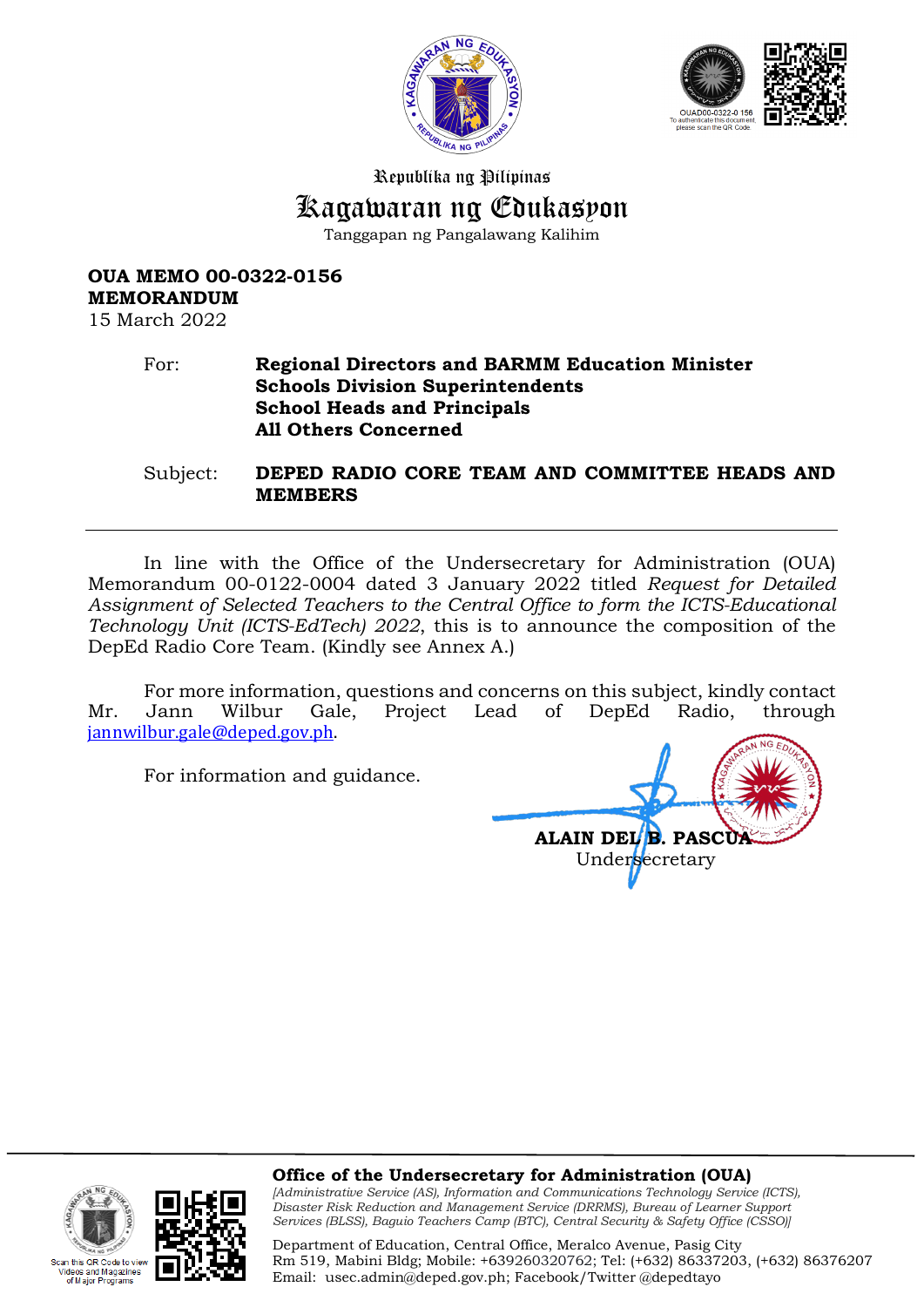## **Annex A: Core Team, Committee Heads and Members of the DepEd Radio**

| <b>Names</b>              | Designation                                                                                |
|---------------------------|--------------------------------------------------------------------------------------------|
| Salvador E. Manansala I   | Team Lead, Broadcast Media and Streaming Strand                                            |
| Jann Wilbur C. Gale       | Project Lead. DepEd Radio                                                                  |
| Maricon N. Samin          | Core Lead, Personality and Talent Management Committee                                     |
| John Jefferson C. Sevilla | Core Lead, Language Contextualization Committee and<br>Monitoring and Evaluation Committee |
| Pamela Amor R. Villanueva | Efficiency<br>Core Lead, Lesson Contextualization and<br>Monitoring Committee              |
| Marco Paolo M. Victoriano | Core Lead, Document Management Committee                                                   |
| Raymond B. Casama         | Core Lead, Social Media Management Committee                                               |
| Rafael E. Martinez        | Core Lead, Visual Arts and Design Committee                                                |
| Gennifer A. De Jesus      | Secretariat                                                                                |

#### **DepEd Radio Core Team**

## **DepEd Radio Committee Heads and Members**

| <b>Names</b>         | Designation                                                             |
|----------------------|-------------------------------------------------------------------------|
| Gennifer A. De Jesus | Head, Personality and Talent Management Committee                       |
| John Ponce Santiago  | Member, Personality and Talent Management Committee                     |
| Paula Yaptangco      |                                                                         |
| Marvin Balingit      | Head, Language Contextualization Committee                              |
| Maribel Bulalayao    | Member, Language Contextualization Committee                            |
| John Lester Briones  |                                                                         |
| Jachelle Donasco     | Head, Lesson Contextualization and Efficiency Monitoring<br>Committee   |
| Gennifer De Jesus    | Member, Lesson Contextualization and Efficiency Monitoring<br>Committee |
| Cherry Gil Mendoza   |                                                                         |
| Karen Joy Pendilla   | Head, Document Management Committee                                     |
| Marjorie L. Chua     | Member, Document Management Committee                                   |
| Karla May Castro     |                                                                         |
| Arjay Tella          | Head, Social Media Management Committee                                 |
| Len Aimerose Lozano  | Member, Social Media Management Committee                               |
| Kit A. Nadado        |                                                                         |
| Ruby Rose U. Abuan   | Head, Monitoring and Evaluation                                         |
| Levin Pabriaga       | Member, Monitoring and Evaluation                                       |
| Ronnel Agoncillo     |                                                                         |